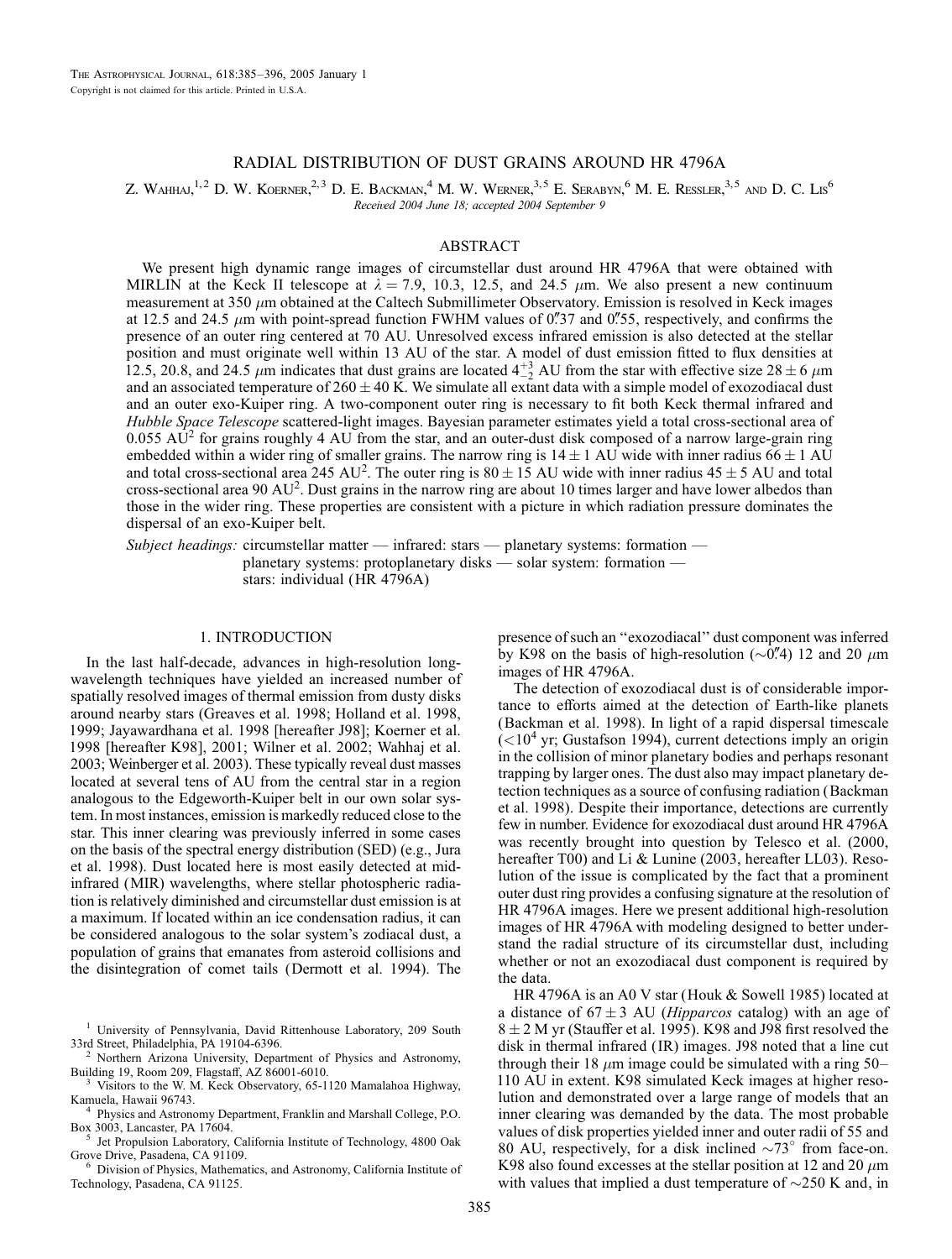| TABLE 1 |                             |  |  |  |  |  |  |
|---------|-----------------------------|--|--|--|--|--|--|
|         | FLUX DENSITIES FOR HR 4796A |  |  |  |  |  |  |

| $\lambda_{\rm eff}$<br>$(\mu m)$ | $\delta \lambda$<br>$(\mu m)$ | Flux Density<br>(Jy) | Uncertainty<br>(Jy) | Photosphere<br>(Jy) | Reference      |
|----------------------------------|-------------------------------|----------------------|---------------------|---------------------|----------------|
| 7.9                              | 0.87                          | 0.307                | 0.044               | 0.283               | 1              |
|                                  | 1.01                          | 0.218                | 0.024               | 0.168               |                |
|                                  | 1.16                          | 0.231                | 0.014               | 0.114               |                |
| 20.8                             | 1.00                          | 1.62                 | 0.16                | 0.041               |                |
| 24.5                             | 0.8                           | 2.1                  | 0.17                | 0.03                |                |
| 350.0                            | $\cdots$                      | 0.160                | 0.042               | $\sim 0$            |                |
|                                  | 5.3                           | 0.188                | 0.047               | 0.152               | $\overline{2}$ |
|                                  | 1.7                           | 0.905                | 0.130               | 0.054               | $\overline{2}$ |
|                                  | 1.7                           | 1.100                | 0.150               | 0.054               | 3              |
| 20.0                             | $\ddots$                      | 1.860                | 0.186               | 0.045               | 4              |
|                                  | 100.                          | 0.028                | 0.0093              | $\sim 0$            | 5              |
|                                  | 5.1                           | 0.270                | 0.026               | 0.174               | 6              |
|                                  | 1.3                           | 0.233                | 0.024               | 0.167               | 6              |
|                                  | 1.3                           | 0.225                | 0.070               | 0.132               | 6              |
|                                  | 1.2                           | 0.253                | 0.027               | 0.114               | 6              |
| 450.0                            | $\sim$ 30                     | 0.180                | 0.150               | $\sim \! 0$         |                |
| 850.0                            | $\sim$ 50                     | 0.0191               | 0.0034              | $\sim \! 0$         | 7              |
|                                  | 6.5                           | 0.309                | 0.028               | 0.123               | 8              |
| 25.0                             | 11                            | 3.280                | 0.130               | 0.029               | 8              |
| 60.0                             | 40                            | 8.640                | 0.430               | 0.005               | 8              |
|                                  | 37                            | 4.300                | 0.340               | 0.002               | 8              |

References.—(1) This work; (2) Telesco et al. 2000; (3) J98; (4) Jura et al. 1993; (5) Jura et al. 1995; (6) Fajardo-Acosta et al. 1998; (7) Holland et al. 1998; (8) IRAS.

turn, a location  $\sim$  4.5 AU from the star. Schneider et al. (1999, hereafter S99) imaged scattered light from the HR 4796A outer ring with the *Hubble Space Telescope* (*HST*) NICMOS and confirmed the presence of a narrow (17 AU ) outer ring centered at 70 AU. T00 and Wyatt et al. (1999, hereafter W99) analyzed Keck images at 10 and 18  $\mu$ m and derived a radial surface density to the outer ring that rose exponentially from  $\sim$  45 AU, doubled between 60 and 70 AU, and fell  $\propto r^{-3}$  outside 70 AU with an outer cutoff at  $\sim$ 130 AU. Grain sizes were estimated to be 2–3  $\mu$ m, in contrast to the 30  $\mu$ m grains found by K98. T00 also found that any excess detected in their images at the stellar position was consistent with their photometric uncertainties. Augereau et al. (1999) presented models of the SED of HR 4796A that predicted dust within 10 AU of the star. LL03 showed that the SED could be modeled without a zodiacal dust component. Sitko et al. (2000) observed that the silicate emission feature is very weak, suggesting that there are not many small silicate grains near the star. He also estimated that only half the flux in the 8–13.5  $\mu$ m range is photospheric, detecting more excess than in the 12.5  $\mu$ m MIRLIN image in K98. Here we present new data and model all extant measurements simultaneously. These allow us to resolve disputes about the properties of dust around HR 4796A.

## 2. OBSERVATION

HR 4796A was observed on UT 1998 June 11 and 14, 1999 January 30, and 1999 February 3 with the MIR camera MIRLIN at the Keck II telescope. MIRLIN's detector is a Boeing 128 pixel  $\times$  128 pixel, high-flux Si : As BIB array with a Keck II plate scale of  $0''138$  pixel<sup>-1</sup> and a 17".5 field of view (Ressler et al. 1994). Chopping with the Keck II secondary mirror was carried out in a north-south direction at a 4 Hz rate with a throw of 7". Between chop sequences, the telescope was nodded eastwest with a similar throw. Since thermal IR emission from HR 4796A is confined to within a maximum length of  $5^{\prime\prime}$ , the  $7^{\prime\prime}$ 

chop/nod throw was sufficient for differencing of any pair of images without overlap. Observations were carried out in filters centered at  $\lambda = 7.9$ , 10.3, 12.5, and 24.5  $\mu$ m with widths of 0.76, 1.01, 1.16, and 0.76  $\mu$ m, and for on-source integration times of 3, 6, 6, and 52 minutes, respectively. Images on doubledifferenced frames were cross-correlated with a point-spread function (PSF) to determine a first estimate of the centroid position and were then co-added. The resulting image was then used in place of the PSF to repeat the process with improved centroiding and to produce a new stacked image. This procedure was repeated multiple times until there was no perceptible change in the final co-added image on successive iterations. The final image was sized to 64 pixels  $\times$  64 pixels (8.8  $\times$  8.88) to optimally window the emission from HR 4796A and the adjacent background. Infrared standards  $\beta$  Leo, 2 Cen,  $\alpha$  Sco, and  $\alpha$  Boo were observed in the same way at 7.9 (and 10.3), 12.5, 20.8, and 24.5  $\mu$ m, respectively, at similar air masses.

To better constrain the properties of grains around HR 4796A, a new continuum measurement was obtained on UT 1998 May 23 at 350  $\mu$ m with the SHARC linear bolometer array camera at the Caltech Submillimeter Observatory. Atmospheric conditions were good, with a steady  $\tau_{225}$  of 0.36. The flux calibrator was Uranus, with an angular size of  $3''$ 59 and a flux density of 242 Jy on that date. The resulting  $350 \mu m$  flux density of HR 4796A was observed to be  $160 \pm 42$  mJy and is listed in Table 1.

Images of HR 4796A are unresolved at  $\lambda = 7.9$  and 10.3  $\mu$ m with respective PSF FWHM values of  $0\rlap{.}^{\prime\prime}48$  and  $0\rlap{.}^{\prime\prime}45$  and are not displayed here. Flux densities were calculated by comparison with images of  $\beta$  Leo obtained shortly after those of HR 4796A. Flux densities of 307  $\pm$  44 and 218  $\pm$  24 mJy at 7.9 and 10.3  $\mu$ m were derived, assuming values of 10.68 and 6.44 Jy for  $\beta$  Leo at the same wavelengths (Koerner et al. 2000). Photospheric estimates 283 mJy at 7.9  $\mu$ m and 168 mJy at 10.3  $\mu$ m were derived by the fit of a model A0 V star (Kurucz 1993) to measurements of HR 4796A at wavelengths shorter than 3  $\mu$ m. It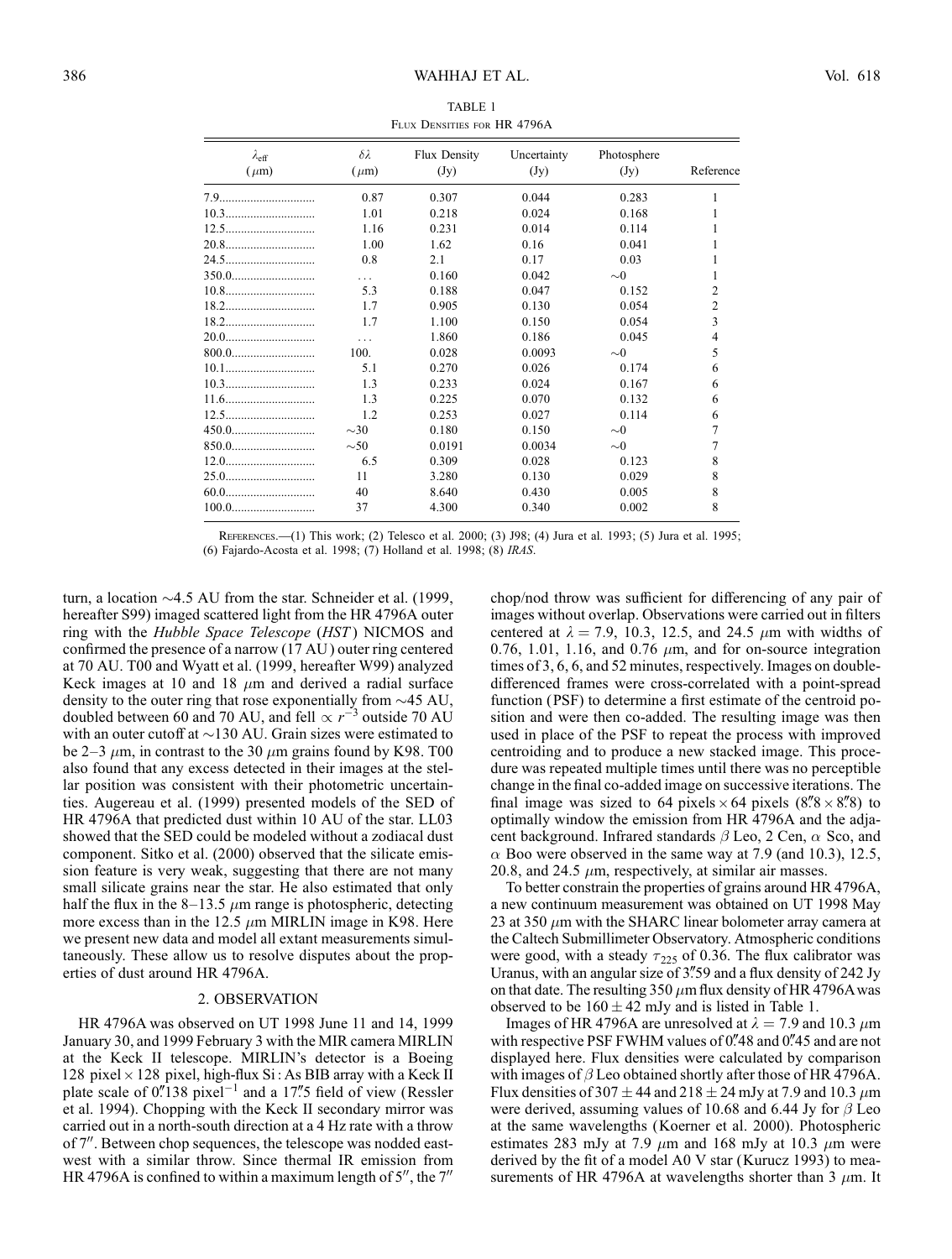

FIG. 1.—KECK/MIRLIN contour maps of HR 4796A from new observations at thermal IR wavelengths and the HST/NICMOS image from S99. North is aligned with the up position. Contour images of the PSF stars, 2 Cen,  $\alpha$  Sco, and  $\alpha$  Boo, are displayed in (a)–(c) as insets with contour intervals of 10%, starting at the 60% level. The inset in (d) shows a Tiny Tim PSF at the resolution (0.12) of the HST/NICMOS observation at  $\lambda = 1.1 \mu$ m. The contour levels for the inset in (d) are the same as in the other panels. (a) Emission at  $\lambda = 12.5 \ \mu \text{m}$ . Lowest contour is at the 2  $\sigma$  level (32 mJy arcsec<sup>-2</sup>). Higher contour levels are at 2  $\sigma \times (10^{0.068n})$  for the wth contour. (b) Emission at  $\lambda = 20.8$   $\mu$ m with 1  $\sigma$  (47 mJy arcsec<sup>-2</sup>) contour intervals and contours starting at the  $2\sigma$  level. (c) Emission at  $\lambda = 24.5$   $\mu$ m contoured as in (b) with  $1 \sigma = 39$  mJy arcsec<sup>-2</sup>. (d) Scattered light at  $\lambda = 1.1 \mu$ m. This observation of HR 4796A was made with *HST*/NICMOS (S99) at 1.1  $\mu$ m. The NICMOS coronagraph was used to mask the star at the center of the image. Scattered light within 0.6 of the star was deemed artifactual and is not shown in this image. The lowest contour is at 2  $\sigma$  (1.8 mJy arcsec<sup>-2</sup>), and successive contours are drawn at 2  $\sigma$  intervals.

seems that there is a small excess at 10.3  $\mu$ m and an even smaller excess, or possibly none, at 7.9  $\mu$ m.

The 12.5  $\mu$ m image is shown in Figure 1a. The 64  $\times$  64 image was finely gridded to 256 pixels  $\times$  256 pixels and then smoothed by convolution with a circular hat function of radius equal to the FWHM of  $\alpha$  Boo (PSF star), which was observed immediately after HR 4796A. The resolution of the image is  $0\frac{37}{37}$ . Peak brightnesses are calculated as the flux in the brightest pixel, divided by the pixel area. The central peak brightness was measured to be  $723 \pm 44$  mJy arcsec<sup>-2</sup>, while that expected from the photosphere is 387 mJy arcsec<sup>-2</sup>. The total flux at 12.5  $\mu$ m is 231  $\pm$  14 mJy, while the photospheric flux at 12.5  $\mu$ m is 114 mJy. The long axis enclosed by the 3  $\sigma$  contour is 2.<sup>''</sup> (141 AU ). Northeast and southwest peaks are detected with total separation 1.<sup>n</sup> (127 AU). The northeast and southwest peaks are not equal in brightness but have a flux ratio of 1.13.

The 20.8  $\mu$ m image displayed in Figure 1b is a rereduced version of data presented in K98. Shifting and adding was carried out as described above, starting with a model of the emission derived from earlier versions of the image. The result exhibits improved S/N and a flux density,  $1.62 \pm 0.16$  Jy, that is consistent with the previously reported  $1.88 \pm 0.17$  Jy. The final shift-and-add image was smoothed to match the 0.4 resolution of the other images in Figure 1. Emission peaks northeast and southwest of the star are separated by  $1\frac{85}{124}$  AU) in the final smoothed image. The central peak is brightest and 0. 93 (62 AU) from the southwest peak and the same distance from the northeast peak. Peak brightness values are 629, 668, and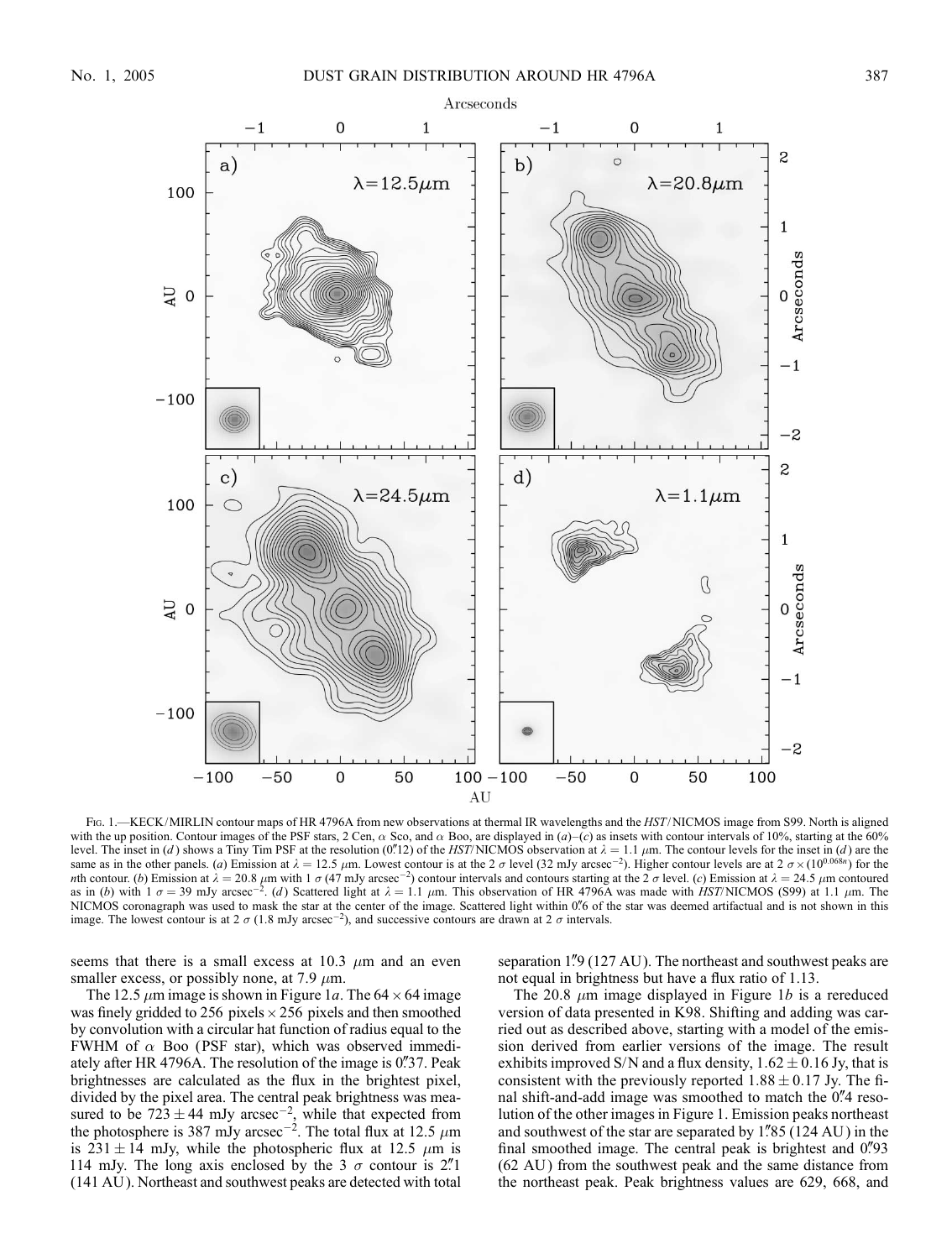623 mJy arcsec<sup> $-2$ </sup> at the northeast, center, and southwest positions, respectively. The photospheric flux at  $\lambda = 20.8 \mu m$  is 41 mJy, which corresponds to a peak brightness of at most 82 mJy arcsec<sup> $-2$ </sup>.

The 24.5  $\mu$ m image is shown in Figure 1c and was reduced in the same way as the 12.5  $\mu$ m image with  $\alpha$  Boo used as the PSF star. Image resolution was  $0\rlap{.}''55$ . The expected flux from the photosphere is 30 mJy, while the total measured flux for HR 4796A was  $2100 \pm 170$  mJy. The expected photospheric brightness in the peak pixel is at most 44 mJy arcsec<sup>-2</sup>. Comparing this to the central peak brightness of 585 mJy arcsec<sup>-2</sup>, it is immediately obvious that most of the emission in the central pixel is nonphotospheric and probably the result of hot circumstellar dust. The emission extends  $1\degree{68}$  (113 AU) from the northeast peak to the southwest peak. The extent of the 3  $\sigma$ contour is  $3\frac{3}{6}$  (242 AU). The central peak is  $0\frac{7}{7}$  (50 AU) from the southwest peak and  $0\frac{94}{63}$  AU ) from the northeast peak. Peak brightnesses are 637, 617, and 585 mJy arcsec<sup>-2</sup> at the northeast, southwest, and central positions, respectively. The northeast/southwest brightness ratio is  $637:617 = 1.04$ .

A very high resolution image of light scattered by the HR 4796A ring was obtained by S99 with the NICMOS coronagraphic camera on board HST. We have contoured the 1.1  $\mu$ m image and displayed it in Figure  $1d$  for comparison to the thermal IR images. The region within  $0\%$  of the star has artifactual emission from coronagraphic scattering and has been masked off. At a resolution of  $0''12 (8 \text{ AU})$ , the emission is extended 2.706 (138 AU ) from the northeast to the southwest peak and exhibits a brightness asymmetry (northeast: southwest) of  $14.4:12.2 =$ 1.18. The extent of the 2  $\sigma$  contour line is much more confined than in the thermal IR images.

The images in Figure 1 confirm the general properties of ring emission inferred from previous high-resolution images (K98; S99; T00). Flux density measurements at the stellar position also appear to substantiate earlier evidence for a hot dust component close to the star (K98). The latter interpretation requires careful consideration, however, since the highly inclined ring passes within  $0\rlap{.}^{\prime\prime}3$  of the star, and the PSF FWHM is  $0\rlap{.}^{\prime\prime}4$ . It is necessary to carefully account for the contribution of ring emission at the stellar position to identify the presence of hot dust near the star with certainty. In addition, the structure of the ring itself may be better ascertained with detailed analyses that combine information from all images. To accomplish both goals, we compare a variety of ring models to the Keck/MIRLIN and HST images.

#### 3. MODELING

Our modeling approach is designed to best interpret all available observations of HR 4796A, including optical and thermal IR images and flux densities at longer wavelengths. As a first step, we examine individual Keck/MIRLIN images for evidence of dust close to the star. Then we quantitatively compare models of dust emission by fitting them simultaneously to all available data. To successfully deduce key disk properties in this manner, it is necessary to strike a balance between the need for a detailed physical description (including grain shape, size, and composition) and an appropriate number of free parameters. To best achieve this compromise, we use a simple model of emission from a flat, optically thin disk as described in Backman et al. (1992). It will be evident from the modeling process that further complications in disk structure, such as a flared disk or a disk with a thick inner edge, are not required at the resolution of extant data. According to the Backman et al.

model, thermal radiation from an annulus of width dr at distance  $r$  from the star is

$$
f_t(r) = (1 - \omega)\sigma(r)\epsilon_{\lambda}B[T_p(r), \lambda] \left(\frac{2\pi r dr}{D^2}sr\right)Jy,
$$

where  $\sigma(r)$  is the fractional surface density,  $T_p(r)$  is the grain temperature, and  $D$  is the distance to HR 4796A, 67 pc. The optical depth is defined as  $\tau(r, \nu) = (1 - \omega)\sigma(r)\epsilon_{\lambda}$ , where  $\omega$  is the albedo. For moderately absorbing dielectrics and an effective grain radius a, the radiative efficiency is  $\epsilon_{\lambda} = 1.5a/\lambda$ for  $\lambda > 1.5a$  and  $\epsilon_{\lambda} = 1$  for  $\lambda < 1.5a$  (Greenberg 1978). The grain temperature for efficient absorbers and inefficient emitters is  $T_p(r) = 468(L_*/\lambda_0)^{0.2}(r/1 \text{ AU})^{-0.4}$ , as calculated from radiative balance equations (Backman & Paresce 1993);  $L_*$ is the stellar luminosity in solar units. The fragmentation process caused by inelastic collisions between large grains results in a steady-state size distribution described by  $n(a) \sim a^{-3.5}$ (Dohnanyi 1969). It has been shown that the SED resulting from such a collisional cascade of grains can be approximated by the SED of a population of grains of a single size (Backman et al. 1992). The minimum grain radius in the distribution is  $a_{\text{min}} \sim a/4$ , where a is the effective radius of the representative grains.

To simulate the HST/NICMOS image from S99 in Figure 1d, we use the following prescription for an emission model. The scattered-light emission from an annulus of width dr at distance  $r$  from the star is

$$
f_s(r) = \omega \sigma(r) B_*(R_*/r)^2 \left(\frac{2\pi r dr}{4D^2} sr\right) \mathrm{Jy},
$$

where  $B_*$  and  $R_*$  are the surface intensity and radius of the star. It is important to note that grain size does not affect the intensity of scattered-light emission, as grain temperature is not a factor. Therefore, the grain radius  $a$  will not be a parameter in scattered-light modeling.

In keeping with simple theoretical expectations, models used to interpret low-resolution observations of debris disks often approximate the surface density  $\sigma$  as proportional to  $r^{-\gamma}$ , where r is the stellocentric distance (Gillett 1986; Diner & Appleby 1986; Nakano 1988; Artymowicz et al. 1989; Backman et al. 1992). High-resolution imaging has revealed a ringlike structure in many cases, however, necessitating the specification of other model parameters, such as inner and outer radii  $R_{\text{in}}$  and  $R_{\text{out}}$  and ring width  $\Delta R$ .

To estimate photospheric emission from HR 4796A, we scale a model of the emission from an A0 V star by Kurucz (1993). Model fitting uses all available photometric measurements of HR 4796A at wavelengths shortward of 3  $\mu$ m. To simulate images, the resulting photospheric flux density is used to scale a point source at the stellar position. As a first approximation, we then add emission from a single-ring model and convolve the entire image with an appropriate PSF star. As demanded by the data, we then consider the addition of multiple rings in a similar modeling process.

To calculate the range of acceptable values for model parameters as dictated by a simultaneous comparison to all data, we use a Bayesian approach that assigns a relative probability,  $e^{-1/2\Sigma_n \chi_n^2}$ , to each model. Here  $\chi_n^2$  refers to  $\chi^2$  as defined for the *nth* data set. This requires a consistent way of weighting  $\chi^2$ from the image fits with those from SED fits. Thus, for each image, all pixels of intensity above 3  $\sigma$  are counted and divided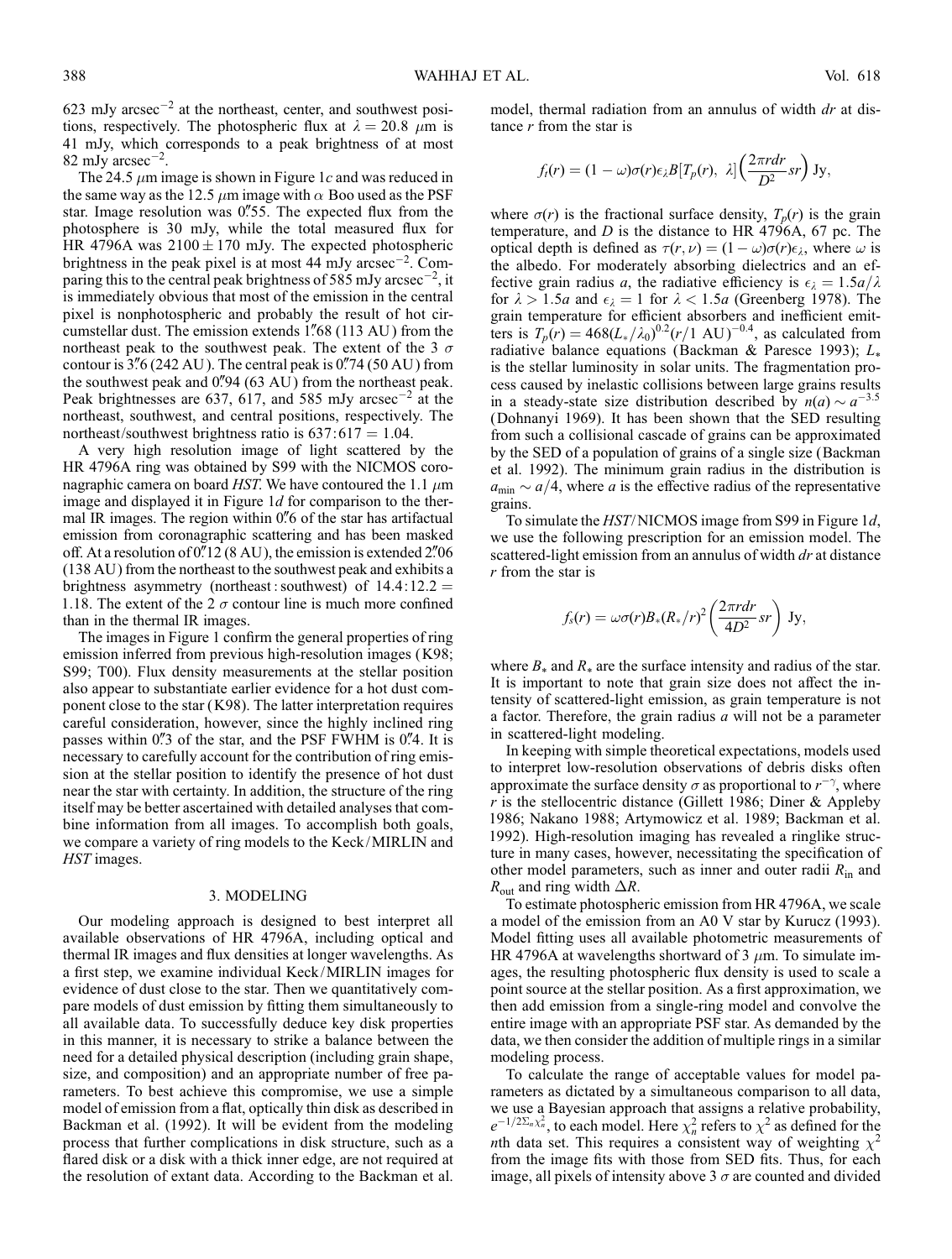

Fig. 2.—Models of stellar emission plus thermal emission from an outer ring scaled to match the outer disk's intensity are shown at 12.5, 20.8, and 24.5  $\mu$ m. The solid lines represent line cuts through data. The dashed lines represent line cuts through thermal emission models of HR 4796A with a simple outer ring as described in the text. All line cuts have a P.A. of 26° and pass through both the northeast and southwest peaks of emission.

by the area (in pixels) enclosed by the half-maximum contour of the corresponding PSF. This gives a measure of the number of data points represented by an image. The  $\chi^2$  values from each of the image fits is normalized using this number.

Probabilities are calculated for models varying over a large parameter space, and the relative probability of a specific parameter value is derived by summing probabilities for all models with that value. In this way, probability distributions are built up for the values of each parameter (e.g., Lay et al. 1997). As a prelude to modeling the entire data set, we first consider the question of whether or not the images mandate the presence of material close to the star that is analogous to the solar system's zodiacal dust.

## 3.1. Exozodiacal Dust

To date, consensus is lacking in published interpretations of evidence for an inner zodiacal dust component to the HR 4796A system. K98 derived an IR excess at the stellar position by fitting a scaled PSF to high-resolution Keck images at 12.5 and 20.8  $\mu$ m and comparing the results to expected photospheric levels. T00 failed to detect this excess at  $18.2 \mu m$ , however, by carrying out a similar analysis on Keck images taken under nonideal photometric conditions. LL03 were able to fit the SED without an inner dust component by varying grain composition and using outer-disk constraints supplied by the 1.1  $\mu$ m HST image (S99).

The contradiction implied by these results reflects the difficulty of the analysis. Thermal IR flux calibration is difficult from the ground, and the inner dust component is at the limit of available spatial resolution. For example, T00 derived a total flux density 20% lower than their previous measurement in the same filter at a different telescope (J98). If the latter measurement is in error, it would lead to an underestimate of the pointsource excess after subtraction of flux from a photospheric model. It is also not surprising that LL03 did not find the case for inner dust compelling on the basis of SED shape alone, since the function that corresponds to emission at a given stellocentric distance is quite broad. The dust component inferred by K98 produces a negligible contribution to the overall SED and can be properly substantiated only by high-resolution imaging data. Keck thermal IR images of HR 4796A easily separate emission at the stellar position from that of the ring along the

long axis of emission ( $\theta \sim 1$ "). However, the ring is oriented  $27^{\circ}$  from edge-on, and the observations have insufficient resolution across the minor axis ( $\theta \leq 0$ . Consequently, simple PSF fitting will be subject to an uncertainty from contamination by outer-ring emission. Here we present a modeling approach that accounts for confusion from the outer ring in order to interpret new high-resolution images.

To make an estimate of the contribution of outer-ring radiation to flux detected at the stellar position, we first fit a simple model of outer-ring emission solely to the region outside of



FIG. 3.—Photometry of HR 4796A from Table 1 are denoted as asterisks. Zodiacal excesses calculated from point-source fitting to images at  $\lambda = 12.5$ , 20.8, and 24.5  $\mu$ m are shown as circles at the bottom left corner of the figure. Estimated flux densities from the zodiacal component at 10.3 and 7.9  $\mu$ m are shown as crosses. The dashed line represents the simulated SED of a model fitted to the zodiacal excesses. This model was a dust ring ( $T \sim 280$  K) with radius 3.3 AU, width 0.5 AU, grain radius 14  $\mu$ m, and  $\sigma = 0.0045$ .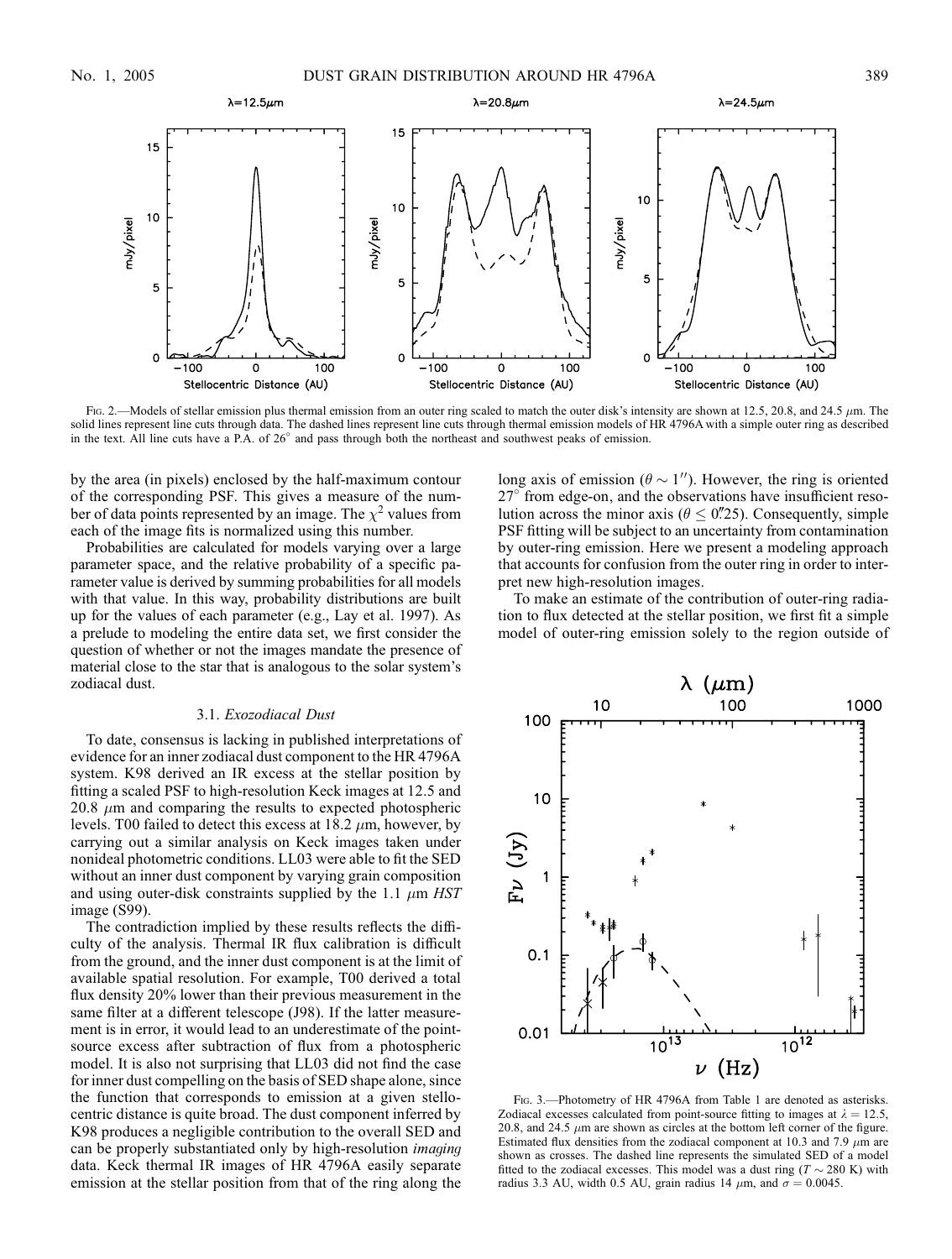

Fig. 4.—Probability distribution for the radius of the zodiacal ring obtained by the Bayesian approach. The best estimate for the radius is  $4^{+3}_{-2}$  AU.

 $35 \text{ AU}$  (0.752) from the star. Our initial model was a single flat ring with density  $\sigma(r) \sim r^{-\gamma}$ , with the rotational axis inclined  $73^\circ$  to the line of sight (S99), and with the long axis aligned at position angle P.A.  $=$  26°. A point source with photospheric flux density was added at the stellar position, and the entire model image was convolved with a PSF star. Ring parameters were varied in independent fits to each of the three images at  $\lambda = 12.5$ , 20.8, and 24.5  $\mu$ m. Figure 2 shows line cuts through both the images and best-fit models. It is immediately evident that in each case these models fail to reproduce an adequate amount of emission at the stellar position. This comparison strongly supports the inference of an inner zodiacal dust component, as concluded by K98.

We make a quantitative estimate of the contribution of emission from inner dust by refitting our model to unmasked versions of the thermal IR images while varying the model flux density at the stellar position. Expected photospheric contributions of 114, 41, and 30 mJy at 12.5, 20.8, and 24.5  $\mu$ m, respectively, were subtracted from the best-fit result to yield estimates of  $92 \pm 41$ ,  $150 \pm 38$ , and  $87 \pm 22$  mJy for the innercomponent flux densities. The results are plotted in Figure 3. It is evident from Figure 3 that the inner component of dust contributes negligibly to the total SED at all wavelengths. Hence, the above result is consistent with the null result of LL03. As a first approximation to estimate physical properties of a zodiacal dust component, we assume that grains are located in a single ring of width 0.5 AU and vary the ring inner radius  $r_{\text{in}}$ , surface density  $\sigma$ , and effective grain radius a. Best-fit values are  $r_{\rm in}$  =  $4^{+3}_{-2}$  AU,  $\sigma = 0.0046 \pm 0.001$ , and  $a = 14 \pm 3$   $\mu$ m, with uncertainties determined by the Bayesian approach described earlier. This implies an average grain temperature of  $260 \pm 40$  K. Ice grains of this size in a gas-free environment would have to be at a radial separation of at least 43 AU to survive sublimation for any appreciable amount of time ( Isobe 1970). To evaluate the consistency of our 10.3 and 7.9  $\mu$ m photometry with this simulation, we also plot the estimated contribution to the inner component at these wavelengths in Figure 3. Assuming that the outer-ring SED can be approximated by a 110 K blackbody (Jura et al. 1998) and that at 12.5  $\mu$ m the outer-ring contribution is  $\sim$ 25 mJy, we extrapolate the outer-ring contribution to be  $\sim$ 5 mJy at 10.3  $\mu$ m and 0.2 mJy at 7.9  $\mu$ m. Thus, the innercomponent flux density is  $45 \pm 24$  mJy at 10.3  $\mu$ m and 24  $\pm$ 44 mJy at 7.9  $\mu$ m. From Figure 3, it is evident that our zodiacal dust model can account for these excesses. We emphasize the approximate nature of this estimate and underscore the point that the actual dust configuration may be far more complicated. Nevertheless, a single-ring approximation yields a radial location as indicated in Figure 4, the probability distribution for the inner-ring radius. The uncertainty encloses the 66% confidence interval in the probability distribution.

It is evident in Figure 2 that the simple power-law description for  $\sigma(r)$  in the outer ring fails beyond the outer-ring edge. We expect this discrepancy to have no effect on our estimate of the zodiacal dust component. However, we explore it below with a more detailed model to better understand outer-ring structure.



Fig. 5.—Comparison of (a) 12.5  $\mu$ m image with simulations from (b) two-component outer-ring model and (c) a single outer-ring model. Both simulations are from best-fit models to all extant data. Contour levels are same as in Fig. 1a.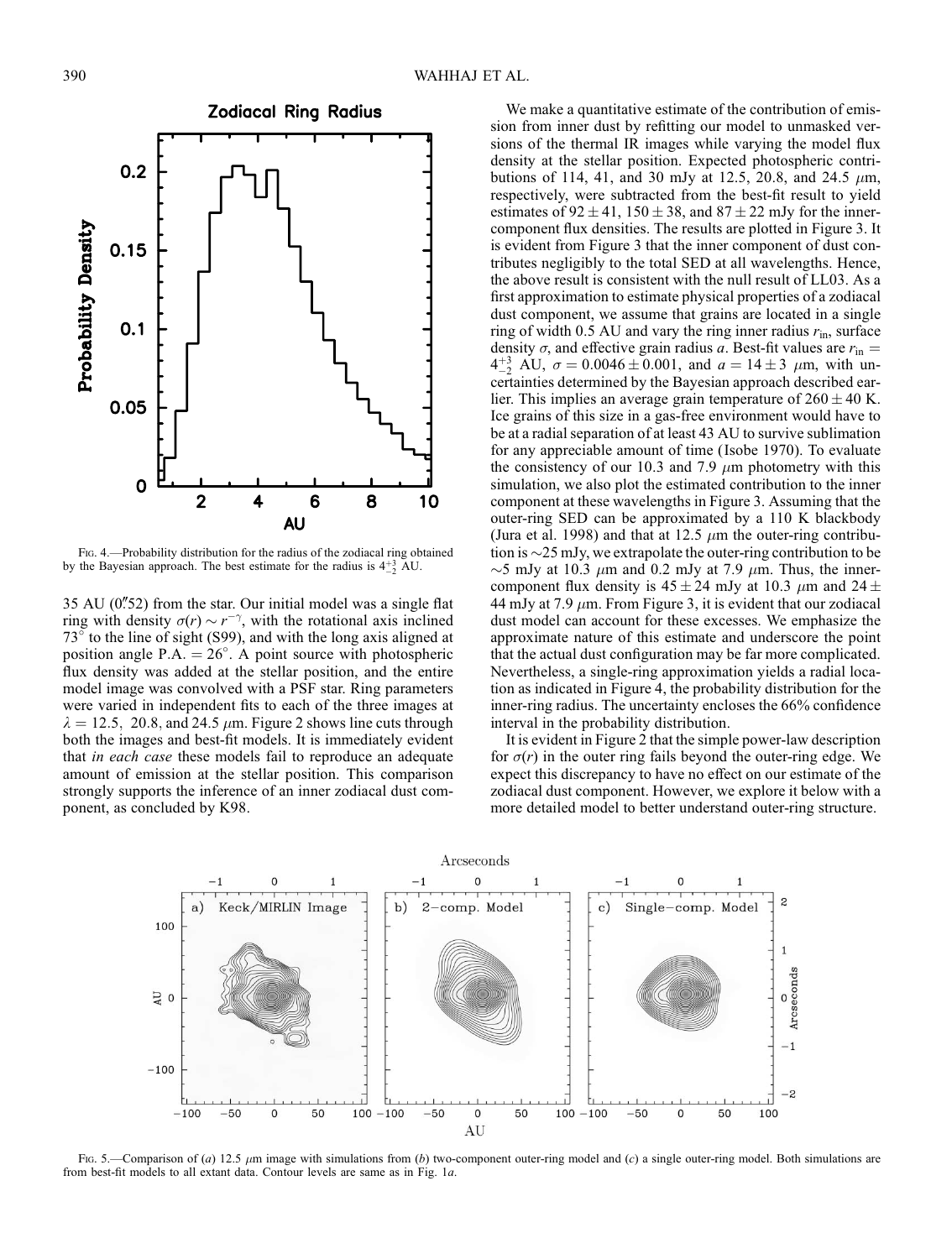

Fig. 6.—Strip cuts through the 1.1  $\mu$ m HST/NICMOS image are shown as solid lines. Cuts through a simulated image from the two-component outer-ring model are shown as dashed lines. The dash-dotted line represents the single-component model. All 8 AU wide strip cuts are along a P.A. of 26° and pass through both northeast and southwest peaks of emission. The northeast portion is shown on the left, and the southwest portion is shown on the right. The section in between was masked by the NICMOS coronograph.





Fig. 7.—Flux densities of HR 4796A at  $\lambda = 18.2$ , 20.8, and 24.5  $\mu$ m from Table 1, shown with error bars. The dash-dotted line represents the total SED from the two-component outer-ring model. The dotted line represents the total SED from the single outer-ring model.

Fig. 8.—Flux densities of HR 4796A from Table 1. Wideband photometry is ignored where narrowband photometry is available. The dashed line represents the total SED from the best-fit two-component outer-ring model. The solid line is the contribution from the photosphere (derived from Kurucz 1993 model). The dotted line is the contribution from the wide outer-ring component. The triple-dot–dashed line is the contribution from the narrow outer-ring component. The dash-dotted line is the contribution from the inner zodiacal dust component.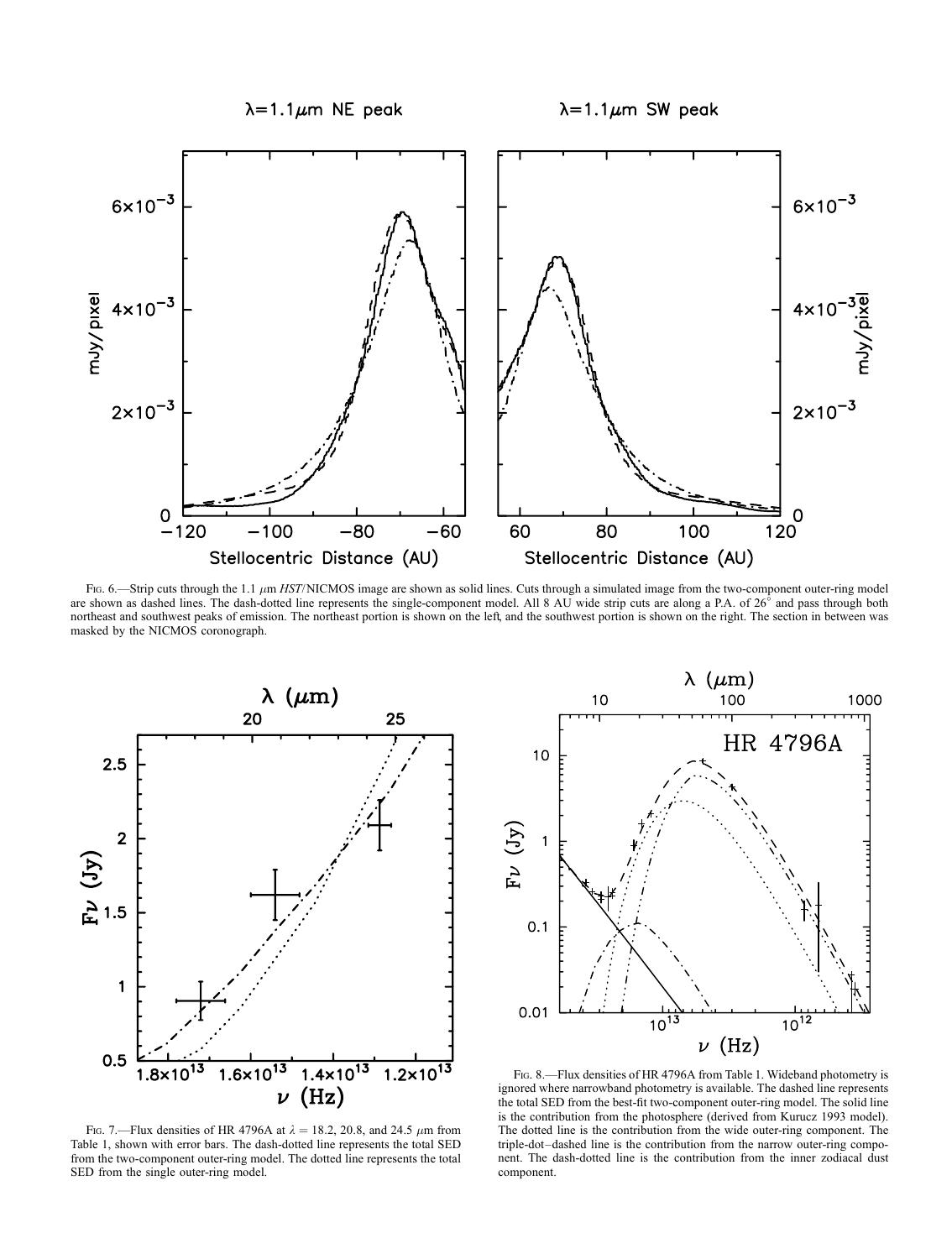| TABLE 2                                                                       |
|-------------------------------------------------------------------------------|
| UNREDUCED $\chi^2$ from Fits to Each Data Set for the Single Outer Ring Model |
| AND THE TWO-COMPONENT OUTER RING MODEL                                        |

| Model                  | 24.5 $\mu$ m | $20.8 \mu m$ | $12.5 \mu m$ | $1.1 \mu m$ | <b>SED</b> | Total |
|------------------------|--------------|--------------|--------------|-------------|------------|-------|
| Number of data points  |              |              |              | 53          | ١b         | 106   |
| Two-component $\chi^2$ | 13           |              | 14           | 53          |            | 110   |
| One-component $\chi^2$ | 19           | ١h           | 22           | 70          |            | 154   |

NOTES.—The top row of the table shows the number of data points in each data set. The next two rows show the corresponding  $\chi^2$  values for each model. The single outer ring model (one component) had nine parameters, while the two-component model had 13 parameters. According to the BIC, which takes into account the total unreduced  $\chi^2$ values for each model and the number of data points and free parameters, the two-component model is statistically preferred to a significant degree (see details in text). The  $\chi^2$  values have been rounded to the nearest integer.

#### 3.2. An Outer Ring with Two Components

To date, the wide variety of published imaging and photometric measurements of HR 4796A have not been used simultaneously to constrain model simulations. An oft-used single-ring model fits some of the individual images plausibly well. Here, however, we show that a more complicated model of the outer ring is required to fit all available data. We first find the single-ring model that provides the best simultaneous fit to all data, including Keck/MIRLIN images, the HST-NICMOS/NIR image, and all extant flux density measurements of HR 4796A (Table 1). We assume flux values for the zodiacal contribution that were estimated in the previous section; since these contribute negligibly to the other data, only outer-ring parameters are varied. For the coronagraphic HST/NICMOS image, a circular region of radius 0"6 centered on the star is masked, so that only the ansae of the outer ring are considered. This accords with S99, who point out that emission inside this region is largely an artifact of photospheric light scattered off the inner edge of the coronagraphic hole. In image fitting, models are freely scaled and thus only fit to the intensity pattern of the data. The total fluxes at the imaging wavelengths are fit as part of the SED.

To minimize the number of free parameters, we make one additional simplification at the onset of detailed modeling. Searches for best-fit images revealed that the northeast ansae should have an optical depth that is 20% greater than the southwest ansae's optical depth. So we incorporate this asymmetry into all our models by introducing a sinusoidal azimuthal var-

iation into the optical depth description, such that the function has a crest at the northeast peak and a trough at the southwest peak. The amplitude of this azimuthal variation is kept constant across all model fits, thus ridding us of one free parameter.

The inadequacy of the single-ring model is most evident in comparison with images at  $\lambda = 12.5$  and 1.1  $\mu$ m and in a discrepancy between model and observed fluxes at thermal IR wavelengths. In Figure 5 $c$ , the best-fit single-ring model fails to simulate the extended emission in the 12.5  $\mu$ m image (Fig. 5*a*). It is also discrepant with the MIR flux densities, as evident in Figure 7. Finally, emission profiles at 1.1  $\mu$ m (solid line) in Figure 6 are not well matched by a single-ring model (dotdashed line) fit to all data. The peaks of model emission are offset toward the star, and model flux is too high at the outer radius and too low at the inner edge. This mismatch is consistent with the positional offset between peaks of scattered-light and thermal emission in Figure 6b of T00, an overlay of the HST/ NICMOS contour map on a 18.2  $\mu$ m Keck/OSCIR image of HR 4796A. However, it was unclear whether this effect was simply due to the higher temperature at the inner edge of a single outer ring. Evidence outlined above indicates the discrepancy in peak locations is also a consequence of a more complex dust distribution.

Some hints as to how the model can be improved are evident in fits to some of the images. A single uniform-density ( $\gamma = 0$ ) ring model fitted to the MIR images alone gives outer-ring widths of  $\sim 60$  AU and grain radius of  $\sim 5$   $\mu$ m. This is close to the grain radius estimates of T00, where the chief constraint is the relative brightnesses of the outer disks at 10 and 18  $\mu$ m.



Fig. 9.—Simulated images from the best-fit two-component outer-ring model at the same wavelengths as in Fig. 1. (a) Simulation of emission at 12.5  $\mu$ m. (b) Simulation of emission at 20.8  $\mu$ m. (c) Simulation of emission at 24.5  $\mu$ m. The contour levels for each figure are the same as those in Fig. 1.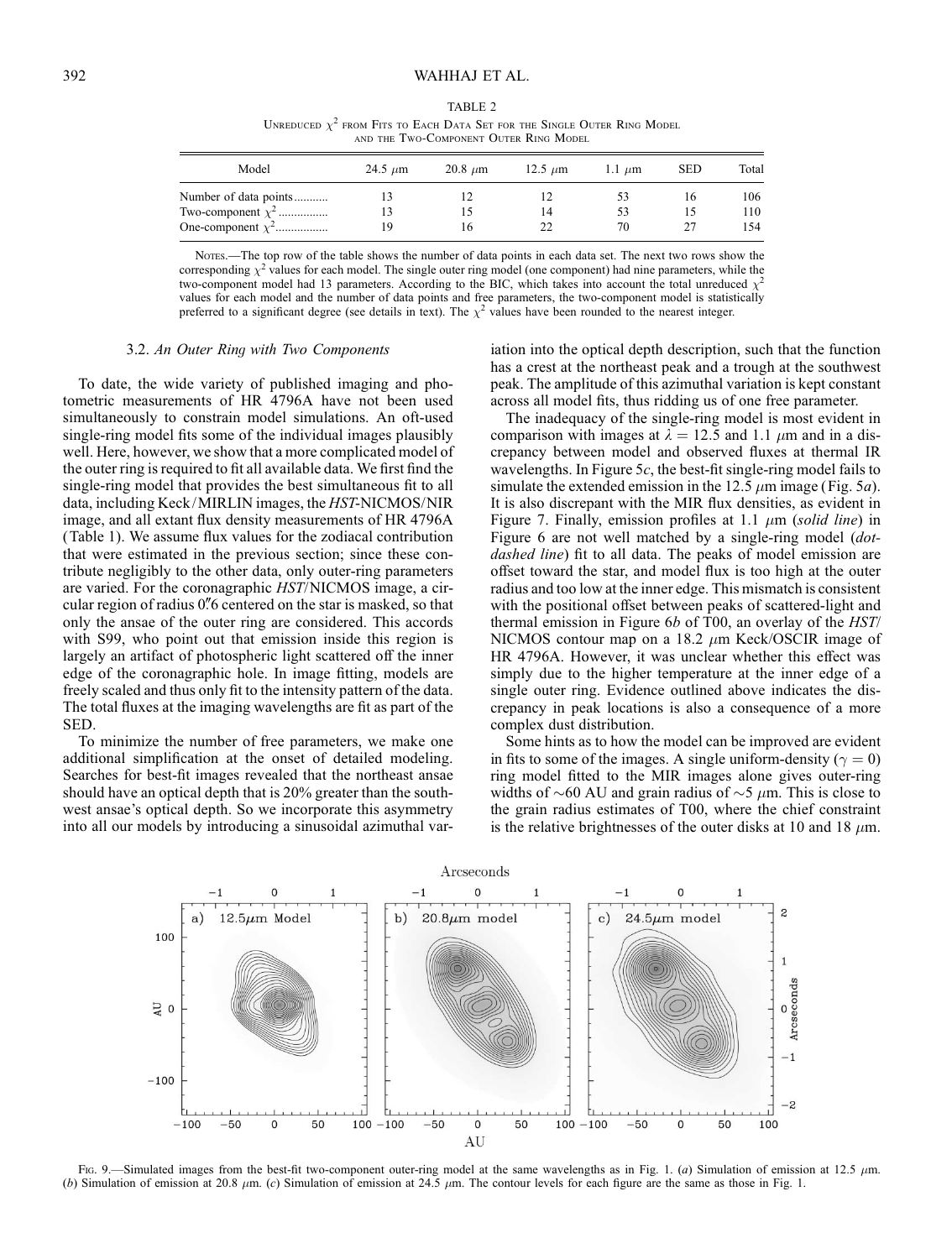

Fig. 10.—Probability distributions for selected two-component outer-ring model parameters. Most probable values correspond to peaks in the probability distributions. The uncertainties are estimated as the 66% confidence intervals (where our distributions are binned finely enough), or the shortest range of parameter values that encompasses 66% of the total probability. The most probable values and uncertainties for these parameters are detailed in the text.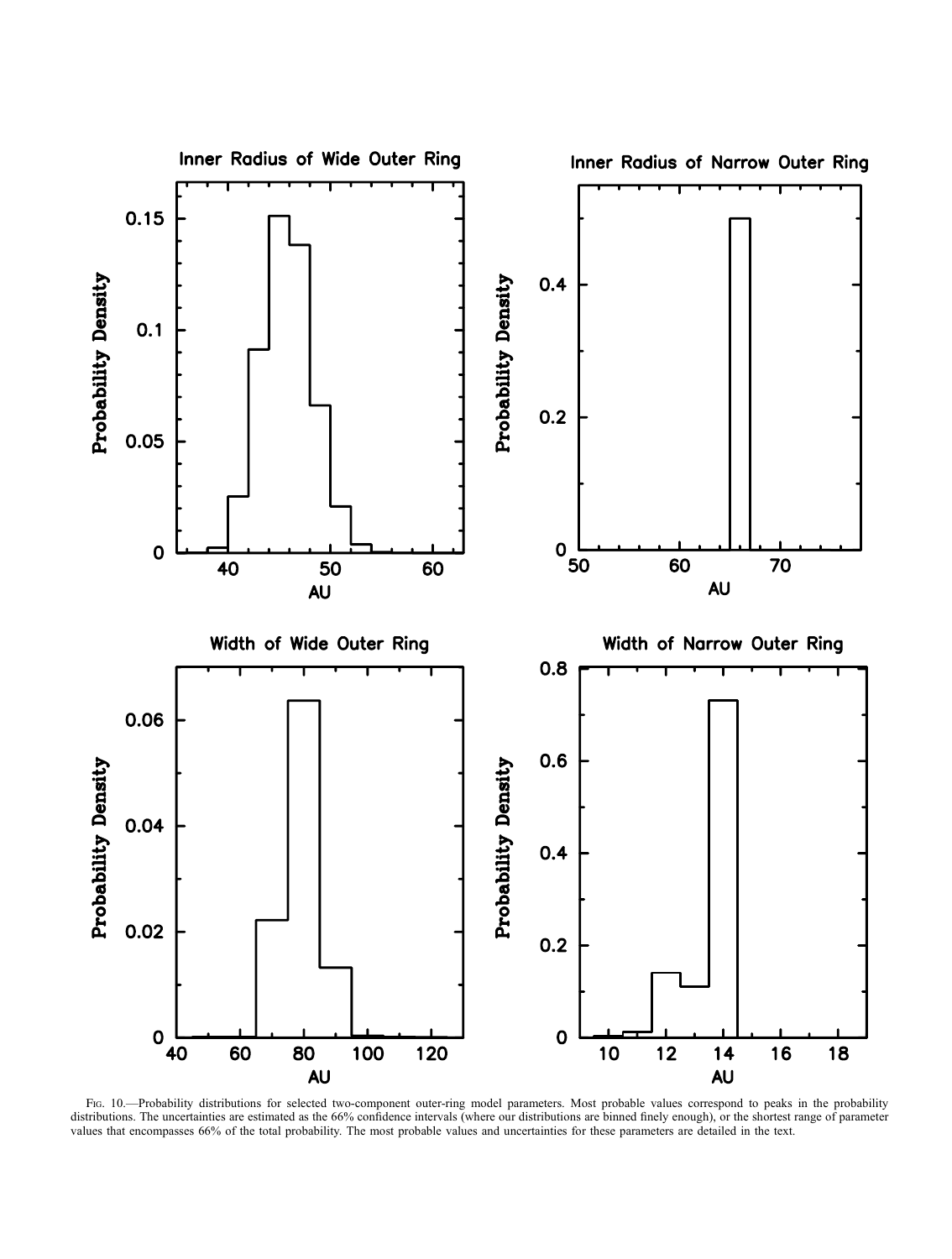On the other hand, fits to the SED alone yield a 180 AU wide ring with roughly 16  $\mu$ m grains. Smaller disk sizes yield larger grain sizes. In fact, the Wien side of the outer disk's SED demands small grain sizes, while the Rayleigh-Jeans side of the outer disk's SED (the submillimeter flux densities) demands large grain sizes. Independent fits to the HST/NICMOS image yield a narrower ring, however,  $\sim$ 17 AU. These discrepancies suggest that the outer ring has more than one component and that it might be better approximated as two rings, each with a different characteristic grain size.

Comparisons of the two-component outer ring model with the single outer-ring model and data are shown in Figures 5, 6, and 7. The entire SED from the best-fit two-component model is shown in Figure 8. In all cases significant improvements are evident. However, for a more robust quantitative analysis of which model is preferred, we can employ the Bayesian information criterion (BIC) (Liddle 2004; Mukherjee et al. 1998; Jeffreys 1961). This is a model selection criterion that penalizes models for having extra parameters:  $BIC = -2 \ln L + k \ln N$ , where L is the likelihood function  $e^{-1/2\Sigma_n \chi_n^2}$ , k is the number of free parameters, and  $N$  is the number of data points. The model with the lower BIC is preferred. A difference of 2 between BICs indicates positive evidence against the high-BIC model, while a difference of 6 indicates strong evidence. The top row in Table 2 shows the number of data points for each of the data sets (images and flux measurements). The next two rows show the unreduced  $\chi^2$  values (rounded to the nearest integer) for each of the data sets from the two best-fit models;  $k$  for the onecomponent model is 9, while  $k$  for the two-component model is 13. From these numbers, the BIC for the one-component model is 196, and the BIC for the two-component model is 171. The magnitude of this difference provides strong evidence that a two-component model is mandated by the data.

The best-fit model (two-component outer ring) is shown at MIR wavelengths in Figure 9. Single-ring best-fit parameters are  $R_{\text{in}} = 64 \pm 4 \text{ AU}, \ \Delta R = 80 \pm 6 \text{ AU}, \gamma = 4.88 \pm 0.2, \lambda_0 =$  $31 \pm 3 \ \mu \text{m}$  ( $a = 21 \ \mu \text{m}$ ),  $\sigma = (3.3 \pm 0.2) \times 10^{-3}$ , and albedo =  $0.3 \pm 0.02$ . Uncertainties were estimated through the Bayesian approach. The two-component outer-ring model parameters are  $R_{\text{in 1}} = 45 \pm 5 \text{ AU}, \Delta R_1 = 80 \pm 15 \text{ AU}, \lambda_{01} = 5 \pm 2 \mu \text{m}$  ( $a_2 =$ 3.3  $\mu$ m),  $\sigma_1 = (2.1 \pm 0.2) \times 10^{-3}$  (implying a total cross-sectional area of 90 AU<sup>2</sup>), and albedo  $\omega_1 = 0.35 \pm 0.03$ , and  $R_{\text{in}2} =$  $66 \pm 1$  AU,  $\Delta R_2 = 14 \pm 1$  AU,  $\lambda_{02} = 38 \pm 5$   $\mu$ m ( $a = 25$   $\mu$ m),  $\sigma_2 = (3.8 \pm 0.25) \times 10^{-2}$  (implying a total cross-sectional area of 245 AU<sup>2</sup>), and albedo  $\omega_2 = 0.18 \pm 0.02$ . The  $\gamma$ -parameter was not used for either ring. The probability distributions, obtained by the Bayesian approach, for some of these parameters are shown in Figure 10.

### 4. DISCUSSION

Analysis of multiwavelength HR 4796A images and flux densities yields a refined estimate of the properties of its circumstellar dust as follows. Radial structure of the outer ring is best approximated by two components: a narrow ring of  $\sim$  50  $\mu$ m grains between 66 and 80 AU, and a surrounding wider ring of  $\sim$ 7  $\mu$ m grains stretching from 45 to about 125 AU. The presence of excess emission at the stellar position is confirmed. It is unresolved by a 0"37 FWHM PSF (corresponding to a 12.5 AU radius at the 67 pc distance of HR 4796A) and has a temperature of  $\sim$ 260 K. Bayesian parameter estimation suggests this dust is  $\sim$ 4 AU from the star with a total grain crosssectional area of 0.055 AU<sup>2</sup>.

#### 4.1. Exozodiacal Dust

Evidence for warm exozodiacal dust was first identified for HD 98800 (Zuckerman & Becklin 1993). This K dwarf quadruple system of two spectroscopic binaries (Torres et al. 1995) exhibits one of the strongest dust signatures of any in the IRAS catalog. Its IR excess peaks at 25  $\mu$ m and is associated entirely with the northern spectroscopic binary, HD 98800 B (Koerner et al. 2000). Modeling of the SED of the dust suggests a ring of particles in the few micron size range with an inner radius of a few AU and an outer radius that may stretch well into a giantplanet zone. Subsequent detections of warm excess from the main-sequence A3 star,  $\zeta$  Lep, have also been interpreted as originating from collision in an asteroid belt (Chen & Jura 2001).

The origin of a warm component to circumstellar dust around HR 4796A may be similar to that of our own solar system. Zodiacal dust is supplied predominantly by the asteroid belt, Jupiter family comets (JFCs), long-period comets, and perhaps by dust from the Kuiper Belt and the Oort Cloud (Flynn 1994; Dermott et al. 1992; Durda & Dermott 1992; Liou & Dermott 1993). At 1 AU, about 45% of the dust in the ecliptic plane is believed to come from the asteroid belt and JFCs. Within a sphere of radius 1 AU, however, 89% of the dust is from comets. The fractional surface density of zodiacal dust grains is  $\sigma(r) \sim r^{-1.45}$  (Hahn et al. 2002), with grain sizes as large as 100  $\mu$ m (Grogan et al. 2001).

An asteroid belt may be the source of exozodiacal dust grains around HR 4796A. Their total grain cross section of  $\sim 0.055 \text{ AU}^2$ and effective grain size of 28  $\mu$ m yields a minimum mass of  $\sim$ 10<sup>-3</sup>  $M_{\oplus}$ , under the assumption that the grain density is given by  $\rho = 2500 \text{ kg m}^{-3}$  (Jura et al. 1998). Ice sublimation occurs instantaneously at 4 AU from the star ( Isobe 1970), so these grains are almost certainly refractory. The blowout size due to radiation pressure is 7  $\mu$ m (calculated according to Backman & Paresce 1993; Gustafson 1994) and indicates that this is not an effective dispersal mechanism for the grains we detect. Because of relatively high fractional surface density ( $\sigma = 0.0046$ ), the collisional lifetime is shorter than the Poynting-Robertson lifetime, even at 4 AU. Grains are primarily being destroyed by collisions but probably also originate in a cascade of collisions from larger bodies. Assuming a grain size distribution,  $n(a) \sim$  $a^{-3.5}$ , and 1000 km planetesimals for the largest bodies, the total mass of orbiting material is  $\sim 0.6 M_{\oplus}$ .

Another possible source for HR 4796A's exozodiacal dust is a more distant asteroid or exo-Kuiper belt. Grains may spiral in toward the star under the influence of Poynting-Robertson drag but be trapped by resonant interactions with terrestrial planets. The dust may come only from more tenuous parts of the disk where collisional destruction is not the dominant dispersal phenomenon. For our solar system, however, Liou et al. (1996) showed that Kuiper Belt grains in the range  $9-50 \mu m$  are unlikely to survive collisions with interstellar grains (as opposed to interplanetary grains) on their way to the Sun, and 80% of all migrating grains are likely to be thrown out of the solar system by interactions with the giant planets. However, dust can be trapped in planets interior to an asteroid belt, and in these cases grains roughly 30  $\mu$ m or greater in size seem to be the best candidates (Jackson & Zook 1992). Large asteroid grains can even be injected into interior resonances with exterior planets because of the initial outward thrust of radiation pressure upon their release from a parent body. As they leave these resonances they usually have lower eccentricities and orbital inclinations that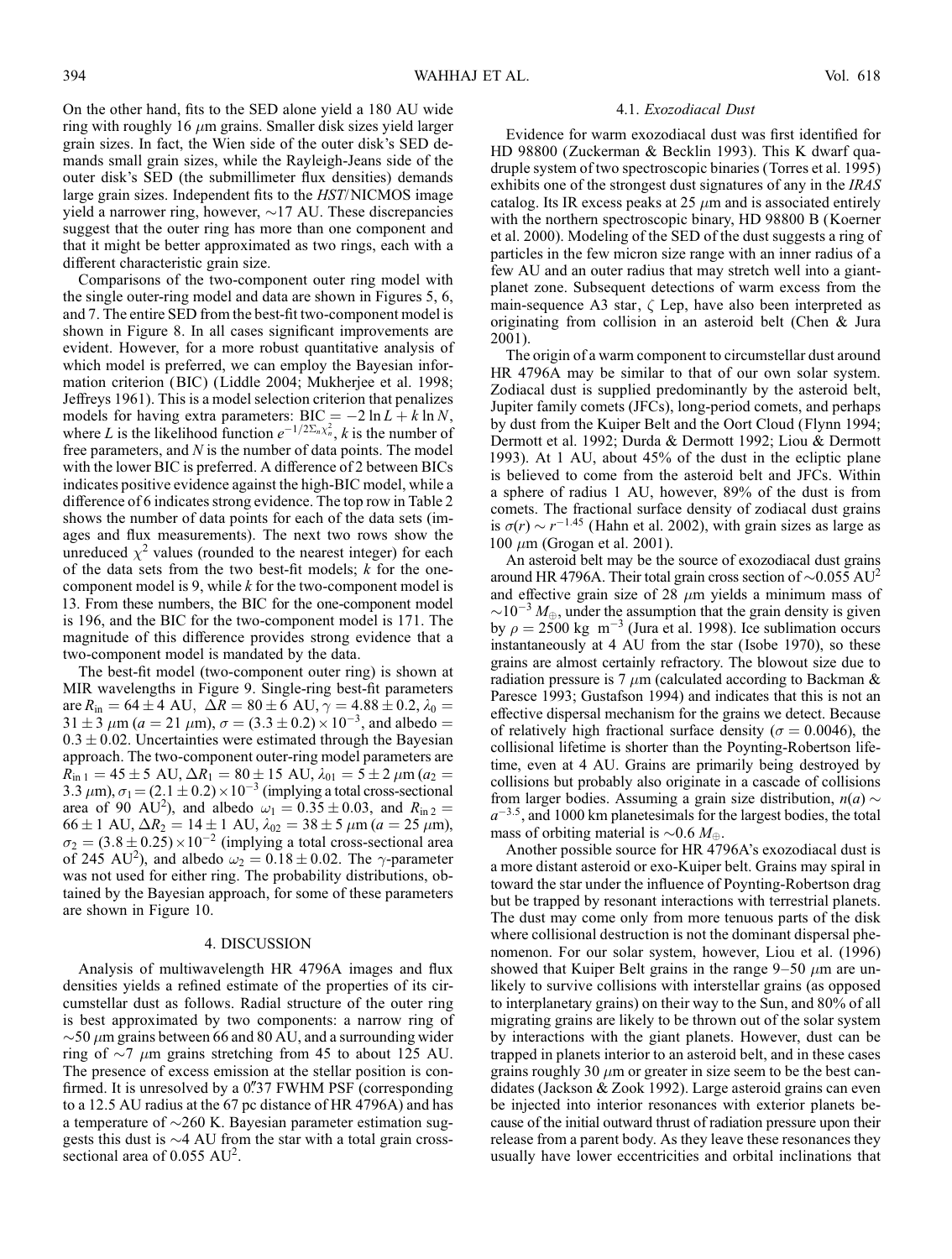render them susceptible to capture in resonant orbits with interior planets.

Comets that travel close to the star may provide a source of exozodiacal dust grains around HR 4796A. The cometary component of zodiacal dust is thought to be highly variable, according to simulations done by Napier (2001), and may increase the dust creation rate from 100- to 1000-fold within periods of 100,000–10,000 yr. Particles that are most likely to be trapped in our own solar system have sizes between 10 and 100  $\mu$ m (Jackson & Zook 1992). Dust grains with low eccentricities and low orbital inclinations are again more likely to be captured in resonant orbits. It should be noted that while the radiation pressure blowout size for the solar system is roughly 0.9  $\mu$ m, it is 7  $\mu$ m for HR 4796A. The optical depth of the zodiacal dust at 25  $\mu$ m is roughly 10<sup>-7</sup> when measured along the ecliptic (Spiesman et al. 1995). For HR 4796A, assuming similar dust dispersal timescales, this would imply a dust production rate roughly  $10<sup>4</sup>$  times higher than expected for the solar system. Grain velocities also differ in the two systems. Thus, it is best to undertake system-specific simulations before speculating too much about the origin of exozodiacal dust grains. Regardless of origin, the main explanation for the persistence of dust in the exozodiacal region is probably resonance trapping by interior planets as found in the solar system.

## 4.2. Properties of HR 4796A's Outer Ring

A cold, massive outer ring of dust particles is more readily detected around stars other than the Sun. Examples other than HR 4796A include Fomalhaut (Holland et al. 1998),  $\epsilon$  Eri (Greaves et al. 1998), and Vega (Holland et al. 1998; Koerner et al. 2001; Wilner et al. 2002). However, such a structure is more difficult to detect in our own solar system, where confusion from the inner zodiacal dust interferes with emission from outer dust grains (Backman et al. 1998). The discovery of a sizeable aggregation of Kuiper Belt objects (see review by Luu & Jewitt 2002) implies an associated population of dust grains (Backman et al. 1995). Larger grains are likely to be better retained in the Kuiper Belt region by mean motion resonances, while smaller grains diffuse under the influences of Poynting-Robertson drag, solar wind drag, and radiation pressure (Holmes et al. 2003).

The  $HST/NICMOS$  image of HR 4796A at 1.1  $\mu$ m establishes that most of the scattered light around HR 4796A arises within a 17 AU ring centered at 70 AU (S99). A wider lowdensity component is also needed to fit Keck/MIRLIN images of thermal emission. The SED can be fitted by a single narrow ring, but only if the large-grain contribution to the size distribution is boosted significantly. LL03 used  $n(a) \sim a^{-2.9}$  to do this, but their models fail to match the surface brightness distribution in thermal IR images. Inclusion of two distinct effective grain sizes resolves an apparent inconsistency in the interpretation of different data sets. Thermal IR images modeled by T00 required small grains ( $\sim$ 3  $\mu$ m), but a fit by K98 that included an upper limit to the flux density at 800  $\mu$ m required the presence of large grains ( $\sim$ 30  $\mu$ m) to fit the Rayleigh-Jeans side of the SED. The latter result is confirmed here by fits that include more recent detections of emission at 450 and 800  $\mu$ m (Holland et al. 1998) and a new measurement at 350  $\mu$ m. A two-part ring with separate grain-size distributions is necessary to reproduce observations at *all* wavelengths.

Properties derived here for HR 4796A's outer ring are consistent with theoretical predictions for both our solar system's

outer dust and for exo-Kuiper grains in general. The collision of large planetesimals is expected to produce a cascade of smaller sized particles with number distribution  $dn(a)/da \sim$  $a^{-3.5}$  (Dohnanyi 1969). Subsequent grain evolution is affected largely by radiation pressure; Poynting-Robertson drag is a relatively small effect. Radiation pressure effects can be parameterized by  $\beta$ :

$$
\beta(D) = (1150/\rho D)(L_*/L_{\odot})(M_{\odot}/M_*),
$$

where D is grain diameter in  $\mu$ m and  $\rho$  is grain density in SI units (Gustafson 1994; W99). Appropriate values for HR 4796A are  $M_* = 2.5$   $M_{\odot}$  (Jura et al. 1998) and  $\rho = 2500$  kg m<sup>-3</sup> and yield  $\beta(D) = 3.5/D$ . Large particles with  $D > 35$  correspond to  $\beta <$ 0:1 and will remain in original orbits close to parent bodies. Grains in the size range 35  $\mu$ m > D > 7  $\mu$ m are " $\beta$ -critical," with values  $0.1 < \beta < 0.5$ . These experience orbital evolution, which extends their distribution both inward and outward. The smallest grains ( $D < 7 \mu$ m and  $\beta > 0.5$ ) have been called " $\beta$ -meteoroids" and are blown out of the system on hyperbolic orbits.

This picture of grain evolution provides a natural explanation for the properties of the outer ring around HR 4796A. In this scenario, a large-grain ring centers on a system of planetesimals surrounded by an outer region of smaller grains diffused under the influence of radiation pressure. Large grains in the narrow ring have  $\beta$  < 0.1, D > 35  $\mu$ m, or D  $\sim$  50  $\mu$ m in our model, so they stay close to parent bodies. Smaller grains are  $\beta$ -critical or  $\beta$ -meteoroids, since their size is so close to the 7  $\mu$ m (D  $\sim$ 6.6  $\mu$ m) threshold. However,  $\beta$ -critical is more likely, since  $\beta$ -meteoroids have a "blowout" lifetime of order 100 yr, while  $\beta$ -critical dust has a collisional lifetime of order 1000 yr. This idea is supported by comparison with expected size distributions. The large- and small-grain populations have a diameter ratio of about 7:1 and cross-sectional areas 90  $AU^2$  for small grains and  $245 \text{ AU}^2$  for large grains. So the number of grains is approximately 20:1 for small:large grains. In contrast, the initial ratio for a collisionally generated size distribution should be  $(7/50)^{-3.5} \sim 1000:1$ . This underabundance of small grains agrees well with the hypothesis that many  $\beta$ -meteoroids have already left the system.

## 4.3. Further Work

The modeling approach presented in this work was designed to determine the simplest disk morphology required by observations with a minimum number of underlying assumptions. The resulting dust distribution suggests significant physical interpretations. These should be tested with a more complex analysis that uses a more realistic representation of dust grain properties, including physically meaningful size distributions and plausible assumptions about grain composition. The latter should in turn be coupled to models that simulate the dynamical evolution of dust grains under the influence of planetary bodies in the HR 4796A system.

Further progress in observing HR 4796A's radial dust distribution will be difficult until a next generation of large-aperture telescopes comes online, since Keck/MIRLIN images are already close to the diffraction limit of a 10 m telescope. ALMA may provide submillimeter images with resolution improved by a factor of 5. The next-generation telescopes, such as the 30 m ''Giant Segmented Mirror Telescope,'' the ''Thirty Meter Telescope," and the 100 m "Overwhelmingly Large Telescope,"